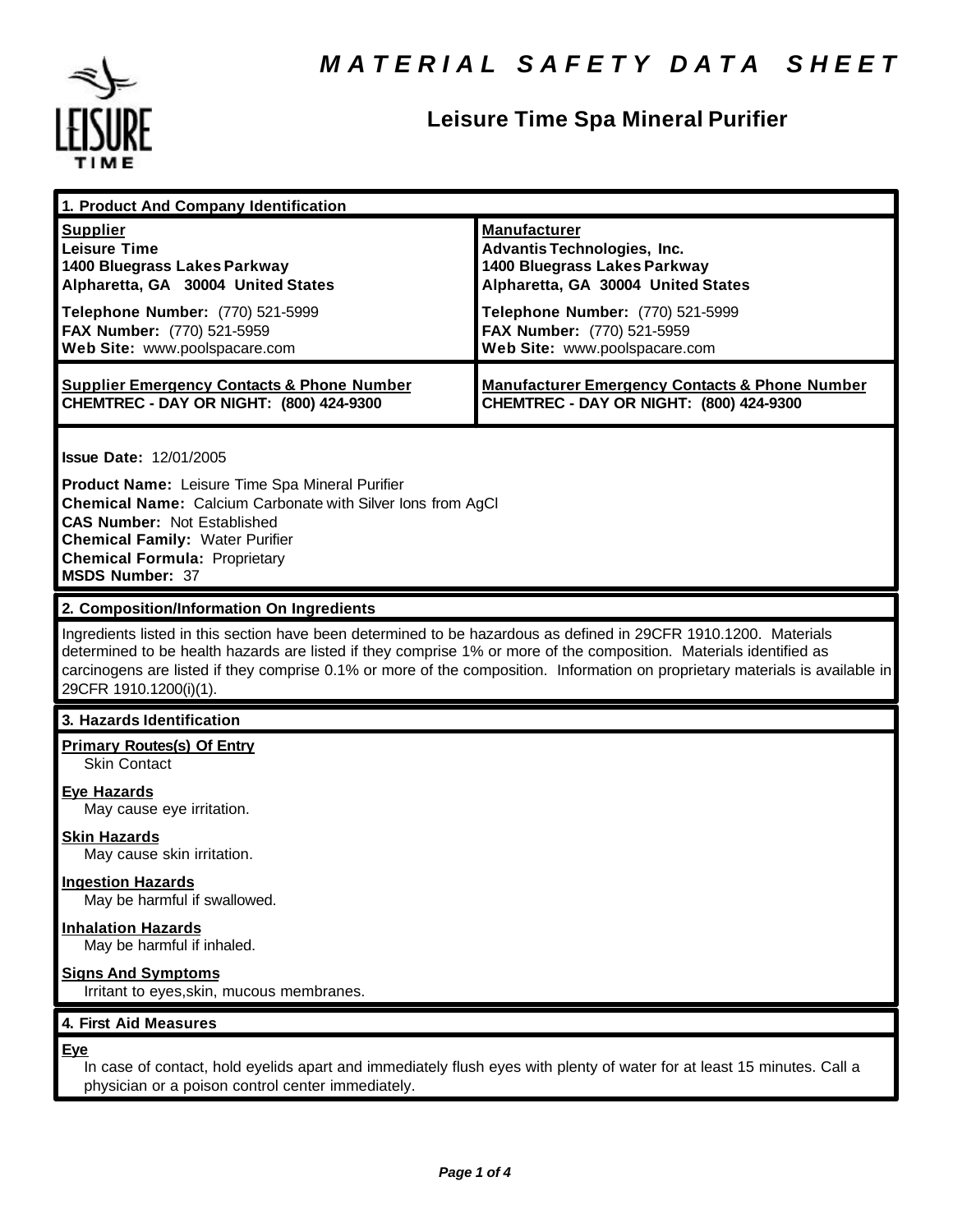# *M A T E R I A L S A F E T Y D A T A S H E E T*

# **Leisure Time Spa Mineral Purifier**

### **4. First Aid Measures - Continued**

#### **Skin**

Rinse the affected area with tepid water for at least 15 minutes. Get medical attention immediately if irritation (redness, rash, blistering) develops and persists.

#### **Ingestion**

Contact a physician or poison control.

# **Inhalation**

If inhaled, remove to fresh air.

# **Fire Fighting (Pictograms)**



### **5. Fire Fighting Measures**

**Flash Point:** n/a °F **Flammability Class:** Not Flammable

## **Fire And Explosion Hazards**

NONE

#### **Extinguishing Media**

Use the appropriate extinguishing media for the surrounding fire.

### **6. Accidental Release Measures**

Clean up spill immediately. Do not put spilled material back into container. Flush spill area with water. Use appropriate containers to avoid environmental contamination.

# **7. Handling And Storage**

### **Handling And Storage Precautions**

Keep out of reach of children. Store material in a cool and dry place.

#### **Storage Precautions**

Keep out of reach of children.

### **Work/Hygienic Practices**

Use safe chemical handling procedures suitable for the hazards presended by this material.

### **Protective Clothing (Pictograms)**



### **8. Exposure Controls/Personal Protection**

#### **Engineering Controls**

Local exhaust acceptable. Special exhaust not required

# **Eye/Face Protection**

Safety glasses with side shields or goggles recommended.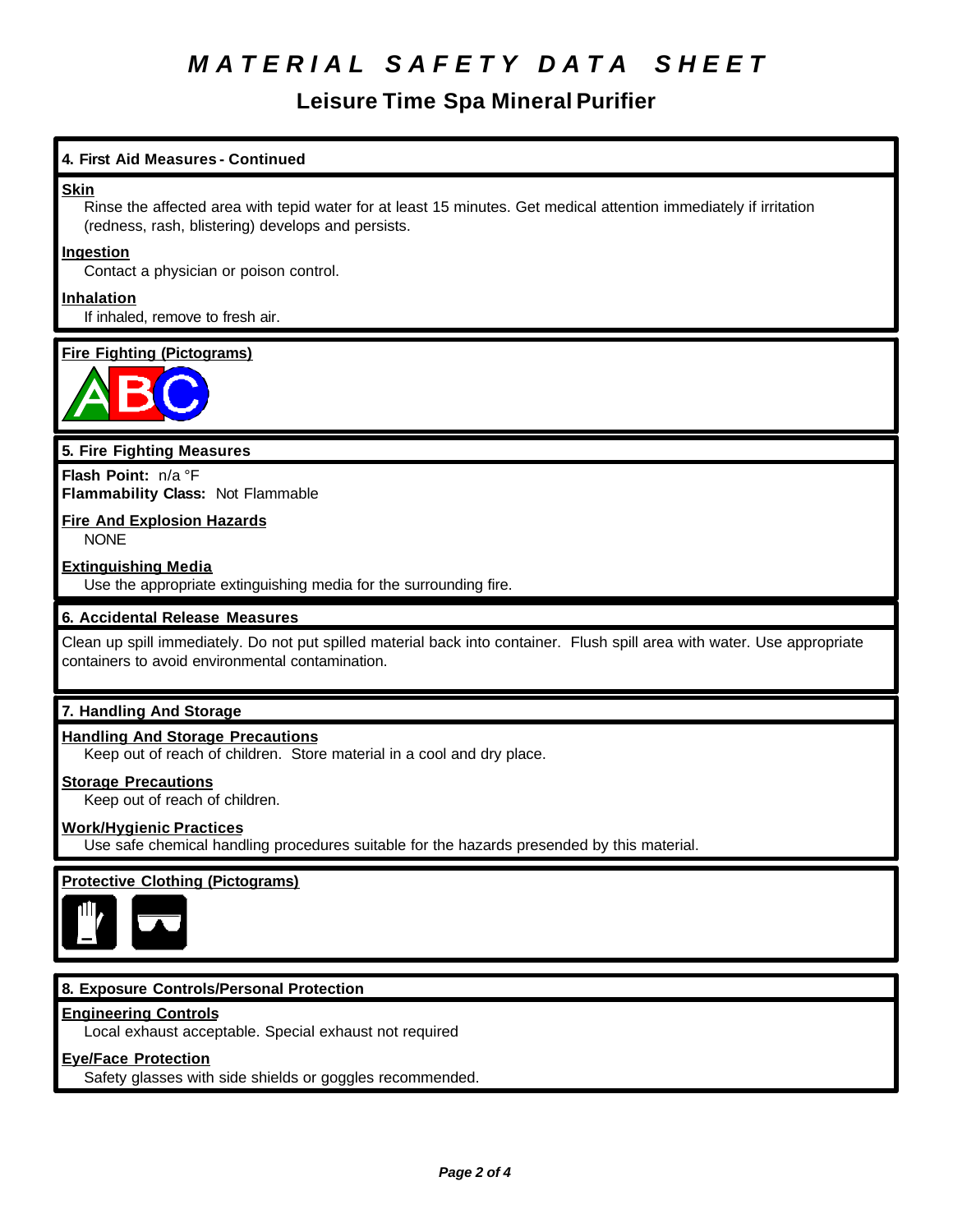# *M A T E R I A L S A F E T Y D A T A S H E E T*

# **Leisure Time Spa Mineral Purifier**

| 8. Exposure Controls/Personal Protection - Continued                                                                                                                                                                                                                                                                                                                                                                |
|---------------------------------------------------------------------------------------------------------------------------------------------------------------------------------------------------------------------------------------------------------------------------------------------------------------------------------------------------------------------------------------------------------------------|
| <b>Skin Protection</b><br>Chemical-resistant gloves.                                                                                                                                                                                                                                                                                                                                                                |
| <b>Respiratory Protection</b><br>None normally required.                                                                                                                                                                                                                                                                                                                                                            |
| 9. Physical And Chemical Properties                                                                                                                                                                                                                                                                                                                                                                                 |
| <b>Appearance</b><br><b>Gray Beads</b>                                                                                                                                                                                                                                                                                                                                                                              |
| Odor<br>None                                                                                                                                                                                                                                                                                                                                                                                                        |
| <b>Chemical Type: Mixture</b><br><b>Physical State: Solid</b><br>Melting Point: NOT DETERMINED °F<br>Boiling Point: N/A °F<br><b>Specific Gravity: NOT DETERMINED</b><br><b>Molecular Weight: Proprietary</b><br>Percent Volitales: N/A<br>Packing Density: NOT DETERMINED<br>Vapor Pressure: NOT VOLATILE<br>pH Factor: 7-9<br>Solubility: Solublility in Water minimal<br>Viscosity: N/A<br>Evaporation Rate: N/A |
| 10. Stability And Reactivity                                                                                                                                                                                                                                                                                                                                                                                        |
| <b>Stability: Stable</b><br>Hazardous Polymerization: will not occur                                                                                                                                                                                                                                                                                                                                                |
| <b>Conditions To Avoid (Stability)</b><br><b>MOISTURE</b>                                                                                                                                                                                                                                                                                                                                                           |
| <b>Incompatible Materials</b><br>Avoid contact with strong oxidizers and reducing agents.                                                                                                                                                                                                                                                                                                                           |
| <b>Hazardous Decomposition Products</b><br>Oxides of Silver and Calcium                                                                                                                                                                                                                                                                                                                                             |
| 11. Toxicological Information                                                                                                                                                                                                                                                                                                                                                                                       |
| No Data Available                                                                                                                                                                                                                                                                                                                                                                                                   |
| 12. Ecological Information                                                                                                                                                                                                                                                                                                                                                                                          |
| No Data Available                                                                                                                                                                                                                                                                                                                                                                                                   |
| 13. Disposal Considerations                                                                                                                                                                                                                                                                                                                                                                                         |
| Refer to applicable federal, state, and local regulations prior to disposition of container and residual contents.                                                                                                                                                                                                                                                                                                  |
| 14. Transport Information                                                                                                                                                                                                                                                                                                                                                                                           |
| <b>Proper Shipping Name</b><br>NOT REGULATED                                                                                                                                                                                                                                                                                                                                                                        |